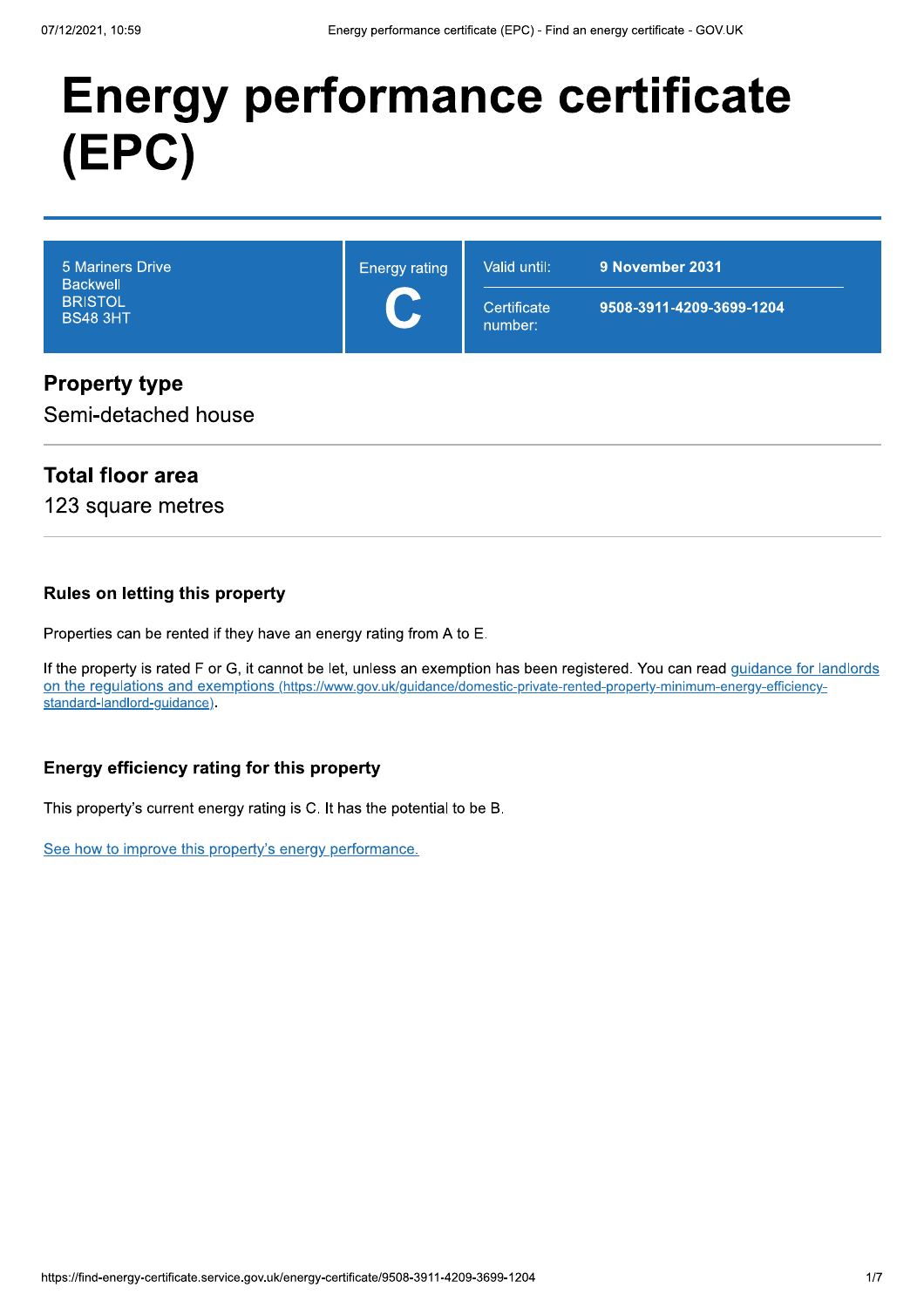| <b>Score</b> | <b>Energy rating</b> | <b>Current</b>      | <b>Potential</b> |
|--------------|----------------------|---------------------|------------------|
| $92 +$       |                      |                     |                  |
| 81-91        | Β                    |                     | 81<br>B          |
| 69-80        | $\mathbf C$          | 69  <br>$\mathbf C$ |                  |
| 55-68        | Ш                    |                     |                  |
| 39-54        | Е                    |                     |                  |
| $21 - 38$    | F                    |                     |                  |
| $1 - 20$     |                      |                     |                  |

The graph shows this property's current and potential energy efficiency.

Properties are given a rating from A (most efficient) to G (least efficient).

Properties are also given a score. The higher the number the lower your fuel bills are likely to be.

For properties in England and Wales:

- the average energy rating is D
- $\bullet$  the average energy score is 60

#### Breakdown of property's energy performance

This section shows the energy performance for features of this property. The assessment does not consider the condition of a feature and how well it is working.

Each feature is assessed as one of the following:

- very good (most efficient)
- $\bullet$  good
- average
- $\bullet$  poor
- very poor (least efficient)

When the description says "assumed", it means that the feature could not be inspected and an assumption has been made based on the property's age and type.

| Feature | <b>Description</b>                             | Rating  |
|---------|------------------------------------------------|---------|
| Wall    | Cavity wall, as built, no insulation (assumed) | Poor    |
| Roof    | Roof room(s), insulated                        | Good    |
| Window  | Fully double glazed                            | Average |

https://find-energy-certificate.service.gov.uk/energy-certificate/9508-3911-4209-3699-1204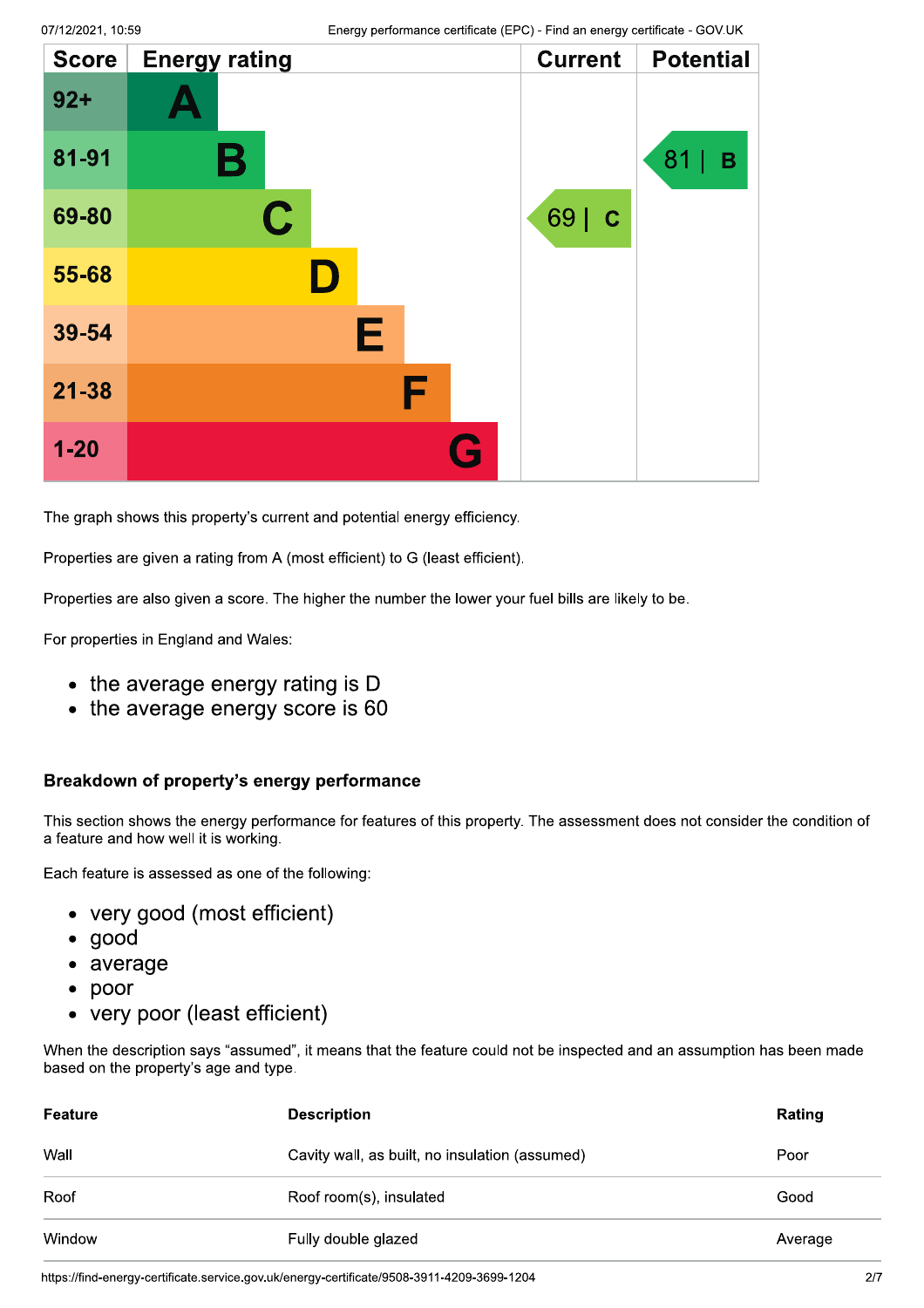07/12/2021.10:59 Er

nergy performance certificate (EPC) - Find an energy certificate - GOV.UK

| Feature              | <b>Description</b>                          | Rating    |
|----------------------|---------------------------------------------|-----------|
| Main heating         | Boiler and radiators, mains gas             | Good      |
| Main heating control | Programmer, room thermostat and TRVs        | Good      |
| Hot water            | From main system                            | Good      |
| Lighting             | Low energy lighting in 83% of fixed outlets | Very good |
| Floor                | Suspended, no insulation (assumed)          | N/A       |
| Floor                | Solid, no insulation (assumed)              | N/A       |
| Secondary heating    | Room heaters, dual fuel (mineral and wood)  | N/A       |

### Primary energy use

The primary energy use for this property per year is 189 kilowatt hours per square metre (kWh/m2). The primary energy use for this property per year is 189 kilowatt hours per square metre (kWh/m2).<br>
• Mhat is. primary\_energy\_use?<br>
• Cavity fill is recommented<br>
• Dwelling may be exposed to wind-driven rain<br>
Environmental

What is primary energy use?

# **Additional information**

- 
- 

#### This property produces

4.2 tonnes of CO2

#### This property's potential production

2.5 tonnes of CO<sub>2</sub>

This property's potential production<br>By making the <u>recommended changes</u>, you could reduce this property's CO2 emissions by 1.7 tonnes per year. This will help<br>to protect the environment.<br>Environmental impact ratings are b 2.5 tonnes of CC<br>By making the <u>recommended changes</u>, you could reduce this property's CO2 emissions by 1.7 tonnes per year. This will he<br>to protect the environment.<br>Environmental impact ratings are based on assumptions ab

onmental impact ratings are based on assum<br>energy is consumed by the people living at the<br>find-energy-certificate.service.gov.uk/energy-certificate/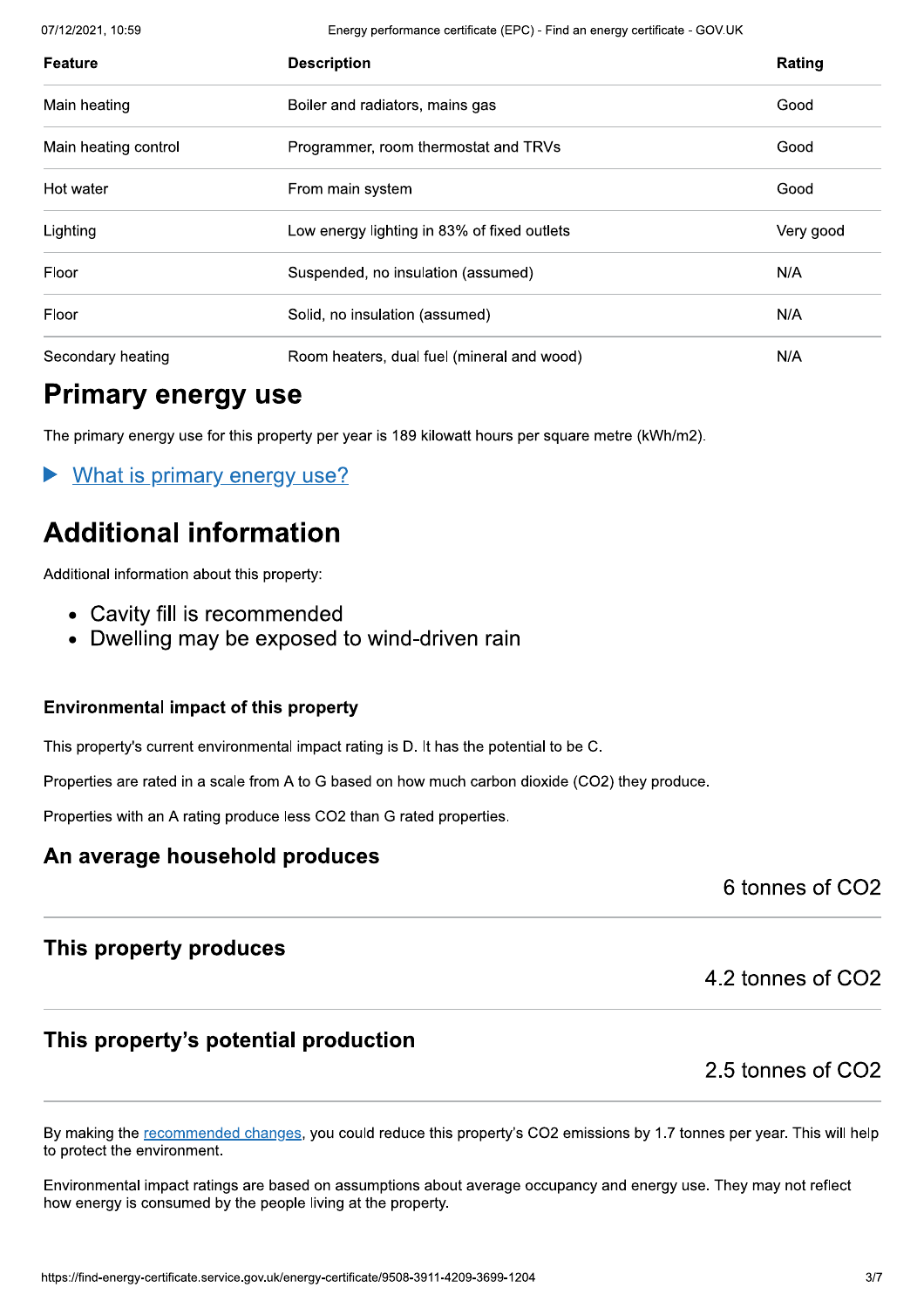**Potential energy** Energy performance certificate (EPC) - Find an energy certificate - COVUK<br>
How to improve this property's energy performance<br>
Making any of the recommended changes will improve this property's energy efficiency.<br>
If you ma

What is an energy rating?

Potential rating after carrying out recommendation 1

# Recommendation 2: Floor insulation (suspended floor)

Floor insulation (suspended floor)

| <b>Typical installation cost</b> |               |
|----------------------------------|---------------|
|                                  | £800 - £1,200 |
| <b>Typical yearly saving</b>     |               |
|                                  | £42           |
|                                  | _____         |

#### Potential rating after carrying out recommendations 1 and 2

| <b>Recommendation 3: Solar water heating</b> |  |
|----------------------------------------------|--|

Solar water heating

#### **Typical installation cost**

 $£4,000 - £6,000$ 

72 | 0

rating

 $\overline{\mathbf{B}}$ 

 $71|C$ 

# ical yearly saving<br>find-energy-certificate.service.gov.uk/energy-certificate/ Typical yearly saving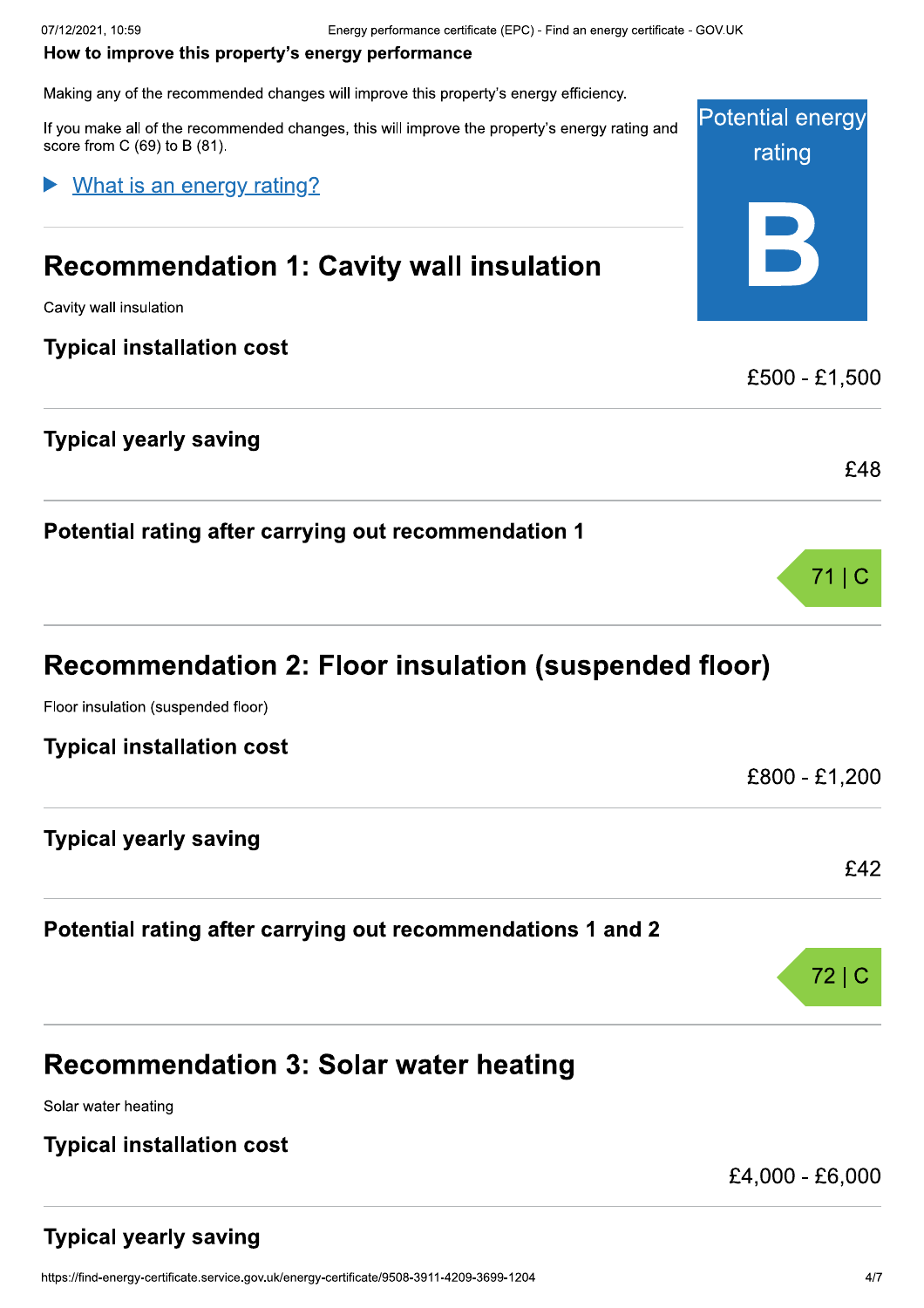# Potential rating after carrying out recommendations 1 to 3 73 | C Recommendation 4: Solar photovoltaic panels, 2.5 kWp Experiment Comment Catalon 1: Solar photovoltaic panels, 2.5 kWp<br>
Solar photovoltaic panels<br>
Typical installation cost<br>
E3,500 - £5,500<br>
Typical yearly saving<br>
E365 Potential rating after carrying out recommendations 1 to 4  $81$  | B Paying for energy improvements<br>
Find energy grants and ways to save energy in your home. (https://w<br>Estimated energy use and potential savings<br>Estimated yearly energy cost for this prope Find energy grants and ways to save energy in your home. (https://www.gov.uk/improve-energy-efficiency) ments<br>nome. <u>(https://www.gov.uk/improve-energy-e</u>r<br>s<br>nis property Paying for energy improvements<br>
Find energy grants and ways to save energy in your home. (https://www.gov.uk/improve-energy-efficiency)<br>
Estimated energy use and potential savings<br>
Estimated yearly energy cost for this pro **Potential saving Potential saving**<br>The estimated cost shows how much the average household would spend in this property for heating, lighting and hot water.<br>The estimated saving is based on making all of the recommendations in <u>how to imp</u> The estimated cost shows how much the average household would s<br>It is not based on how energy is used by the people living at the prop<br>The estimated saving is based on making all of the recommendations<br>For advice on how to age household would spend in this property for<br>eople living at the property.<br>If the recommendations in <u>how to improve this</u><br>visit <u>Simple Energy Advice (https://www.simplee</u><br>**Derty**<br>ity of energy costs.<br>**It this property** is property for heating, lighting and hot was<br>
<u>improve this property's energy performa</u><br>
//www.simpleenergy<u>advice.org.uk/</u>).

/www.simpleenergyadvice.org.uk/).

# Heating use in this property

Heating a property usually makes up the majority of energy costs.

# ng a property usually makes up the majority c<br>**imated energy used to heat th**<br>find-energy-certificate.service.gov.uk/energy-certificate/ Estimated energy used to heat this property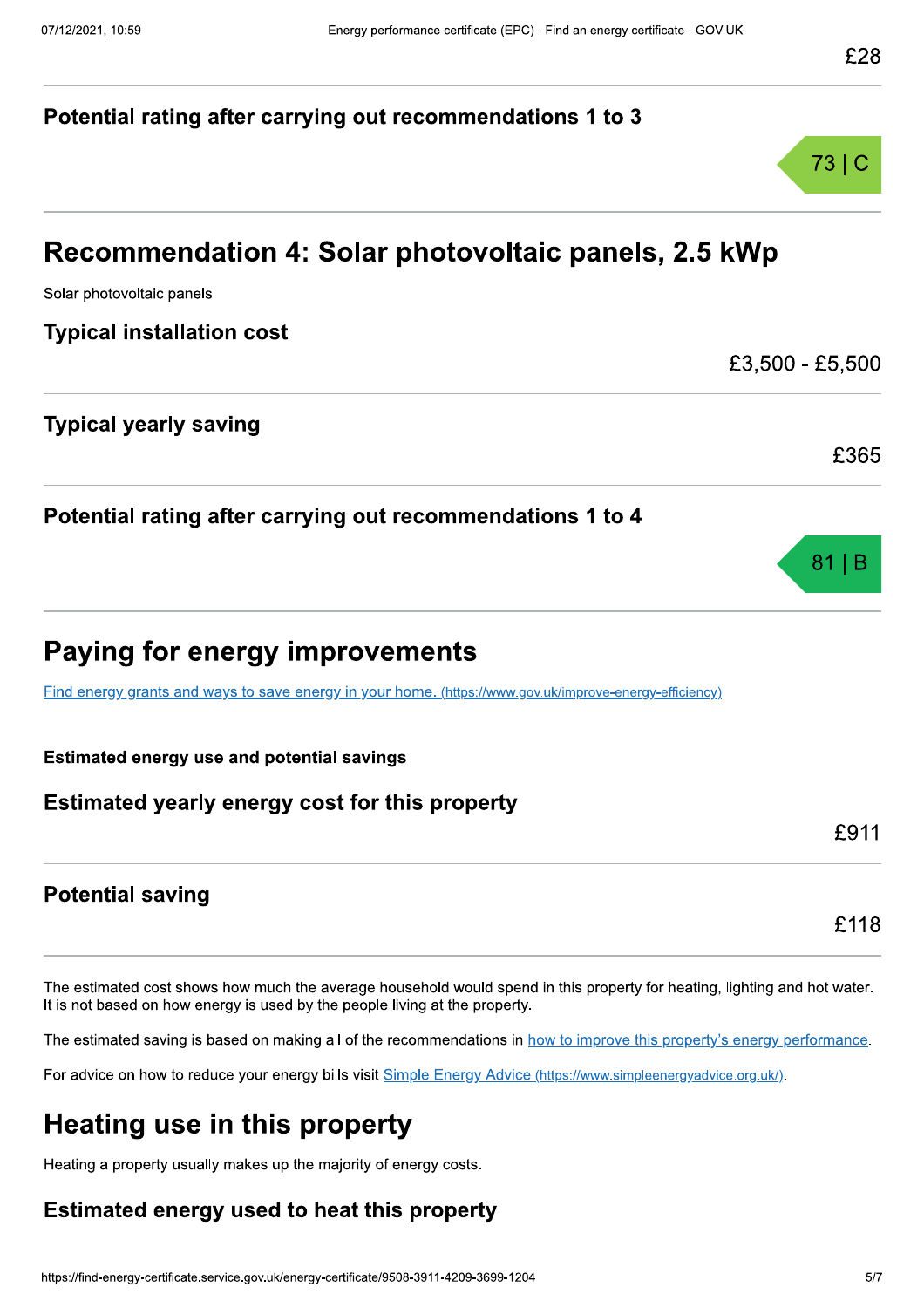#### **Space heating**

#### 13180 kWh per year

#### **Water heating**

#### 2126 kWh per year

#### Potential energy savings by installing insulation

Type of insulation Type of insulation and the control of energy saved

**Loft insulation EXEC 237 kWh per vear** 

**Potential energy savings by installing insulation**<br>Type of insulation and a Amount of energy s<br>Loft insulation and an amount of energy standard and the able to receive Renewable Heat Incentive payments (https://www.gov.ul You might be able to receive Renewable Heat Incentive payments (https://www.gov.uk/domestic-renewable-heat-incentive). This Amount of energy saved<br>
237 kWh per year<br>
1086 kWh per year<br>
ments (https://www.gov.uk/domestic-renewalt<br>
mg heating system with one that generate<br>
orm the basis of the payments.<br> **me** Type of insulation<br> **Loft insulation**<br> **Cavity wall insulation**<br>
You might be able to receive Renewable Heat Incentive payments (https://www.gov.uk/domestic-renewable-heat-incentive). This<br>
will help to reduce carbon emiss

This EPC was created by a qualified energy assessor.

If you are unhappy about your property's energy assessment or certificate, you can complain to the assessor directly.

**Contacting the assessor and accreditation scheme**<br>This EPC was created by a qualified energy assessor.<br>If you are still unhappy after contacting the assessor, you should contact the assessor's accreditation scheme.<br>Accred Accreditation schemes are appointed by the government to ensure that assessors are qualified to carry out EPC assessments.

# Assessor contact details

#### Assessor's name

**Gary Langdale** 

#### **Telephone**

01934 644062

#### Email

gary@a1-homeinspectors.co.uk

# Accreditation scheme contact details

#### **Accreditation scheme**

Elmhurst Energy Systems Ltd

#### Assessor ID

EES/018067